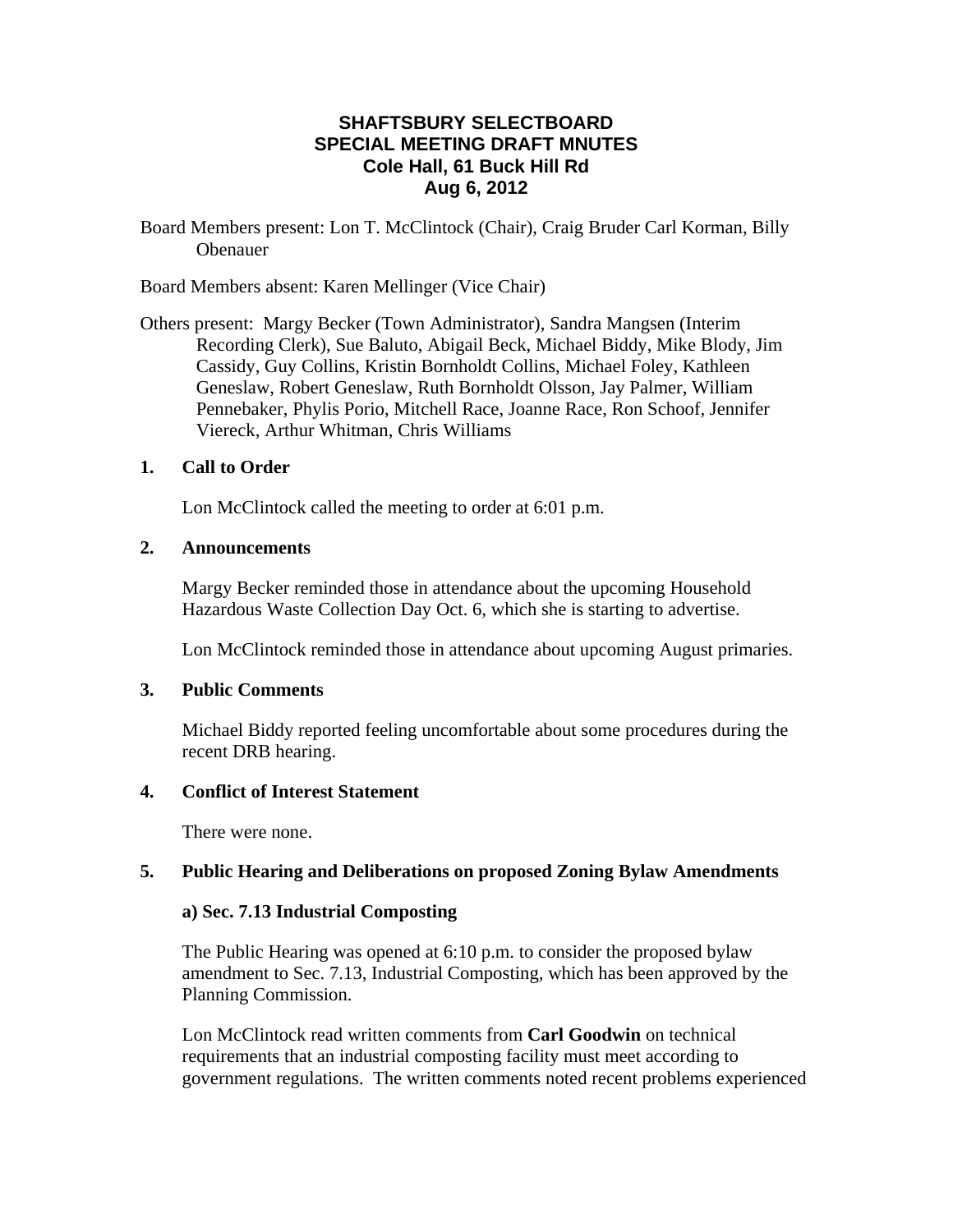with herbicide contamination of commercial composting operations.

**Arthur Whitman**. Described existing industrial zone properties, where there is either no interest or insufficient space for commercial composting. He feels that Shaftsbury's industrial zone is so restricted that commercial composting may not be feasible in the town.

Mr. Whitman also mentioned that in his view the definition of backyard composting is too lenient (100 cu yards). That volume would be comparable to a pick-up load each week. This is much more than ought to be considered backyard composting.

There was discussion with Board members about possible approaches, such as locating a composting facility in a non-industrial zone.

Billy Obenauer asked Art Whitman for his recommendation on backyard composting. Mr. Whitman responded that five cubic yards would be normal; and ten cubic yards would therefore be quite sufficient as a limit.

Board members discussed whether the town will actually have to make property available for such industrial composting. Art Whitman believes this is the case.

**Kathleen Geneslaw** stated that she believes backyard composting to be exempt from state regulation. There was discussion about the possible prerogative of the town in regulating such composting. She noted as well that an applicant wishing to create an industrial composting facility would be responsible for finding an appropriate site, considering that existing industrial zone land might be put to a different use or a zoning change might be requested for land outside a current industrial zone.

**Michael Biddy**.Made a comment with respect to groundwater issues on land in an industrial zone (owned by Putman), which would need to be considered if that property were to be used for industrial composting.

There being no more public comments, Lon McClintock invited Chris Williams (Chair of Planning Commission) to respond to question about the proposed bylaw.

Lon McClintock suggested the impact of a facility be required to be "no greater than." a baseline standard, rather than the proposed wording of "less than or equal to." A discussion about the manner in which the DRB might be expected to determine such a baseline standard ensued. Abigail Beck supplemented Chris Williams's comments by saying that the baseline in question should be considered the worst case scenario with open windrow composting, which is the simplest type. The DRB might need to consider engineering reports bearing on this question, provided by applicant.

There was a discussion of the qualifications and certification of an engineer providing expert evidence. If the evidence offered by a professional engineer should be required, that individual should be described in the bylaw as an engineer licensed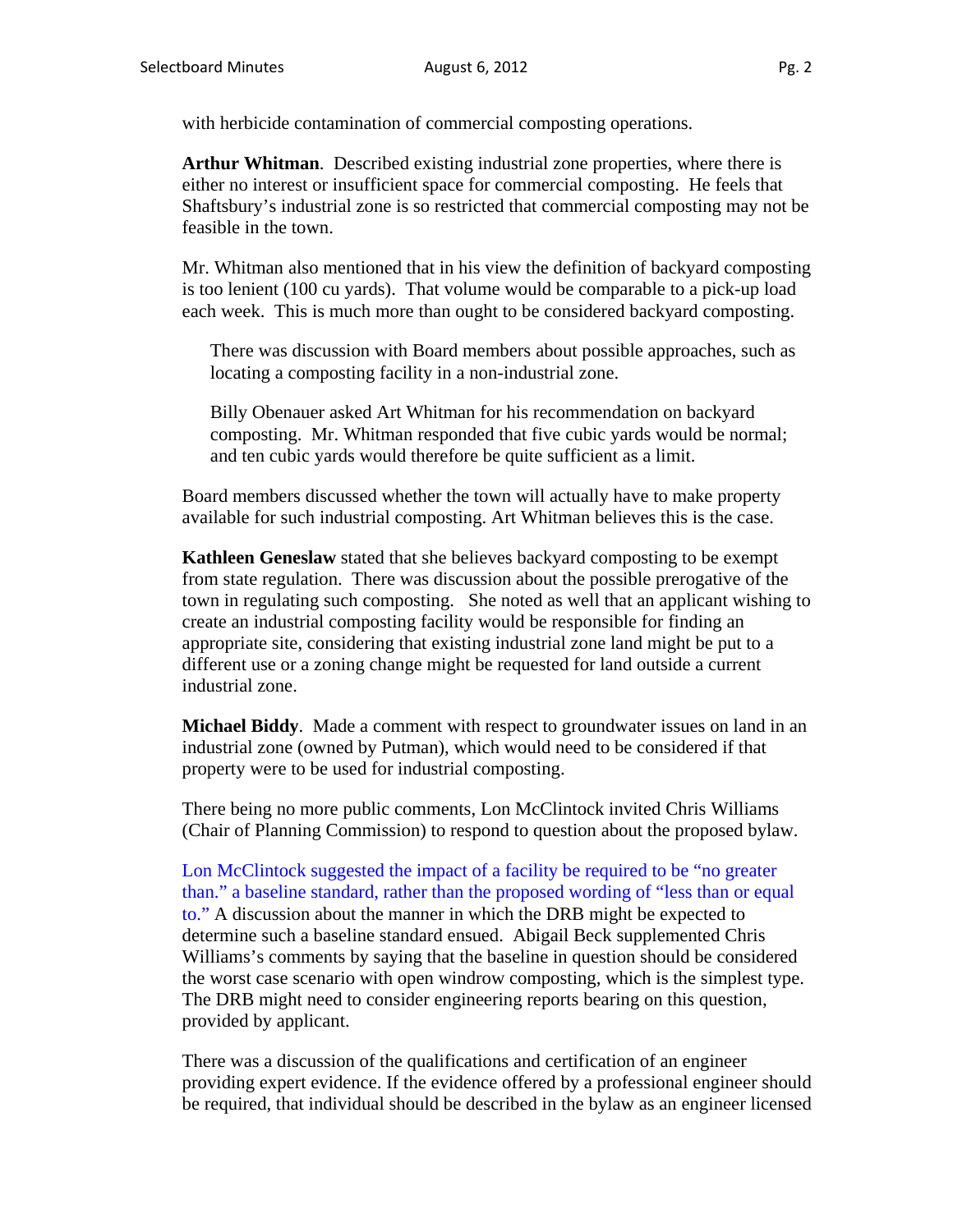#### in Vermont.

Several other comments were made, but were taken under advisement as not immediately germane to the amendment proposed. In addition Carl Korman suggested that in Sec. 7.13.2.3, the term "baseline system" might be confusing, and ought to be clarified by using the phrase "baseline composting facility." Billy Obenauer noted that the limit on backyard composting of 100 cubic yards ought to be compared to the volume of grass clippings from a large yard, amounting in his case to approximately three cubic yards for each mowing. Lon McClintock proposed a slight revision to clarify the term "animal mortality." The following sentence should be appended to the existing statement: "Animal mortality" does not include or refer to food scraps.

Lon McClintock asked if there were other relevant public comments. None were offered.

The Public Hearing was closed at 7:00 p.m.

The Selectboard agreed that all of the changes proposed could be considered minor rather than substantive. The Board declined to go into executive session, opting to deliberate in public. Members of the Board thanked the public for their comments.

There was a consensus that the proposed bylaw should be adopted with minor changes. Lon McClintock noted that there is a need to have this composting bylaw in place, and that it will not be an impediment if the town needs to establish a facility by 2014, when the zoning can be re-examined if necessary.

### **MOTION: To adopt the proposed industrial composting bylaw with the minor revisions suggested. Moved by Craig Bruder; seconded by Carl Korman. Carried 4-0-0.**

### **b) Sec 7.2.2 Flood Hazard Regulations**

The Public Hearing was opened at 7:10 p.m.

**Rebecca Pfeiffer** (Agency of Natural Resources) responded to questions from the Board.

Lon McClintock asked about need to adopt the bylaw and the consequences were it not to be adopted, or were not compliant with FEMA regulations. Rebecca said the town would be then suspended from the flood insurance program.

Chris explained the map (a compilation of eleven FEMA maps covering town of Shaftsbury). It is not clear how many homes are built on the flood plain in Shaftsbury. Rebecca reported that the average cost of flood insurance backed by FEMA in Vermont is approximately \$900; private insurance would be much more costly. Mortgage lenders generally require flood insurance, which implies that it is not optional for most property owners.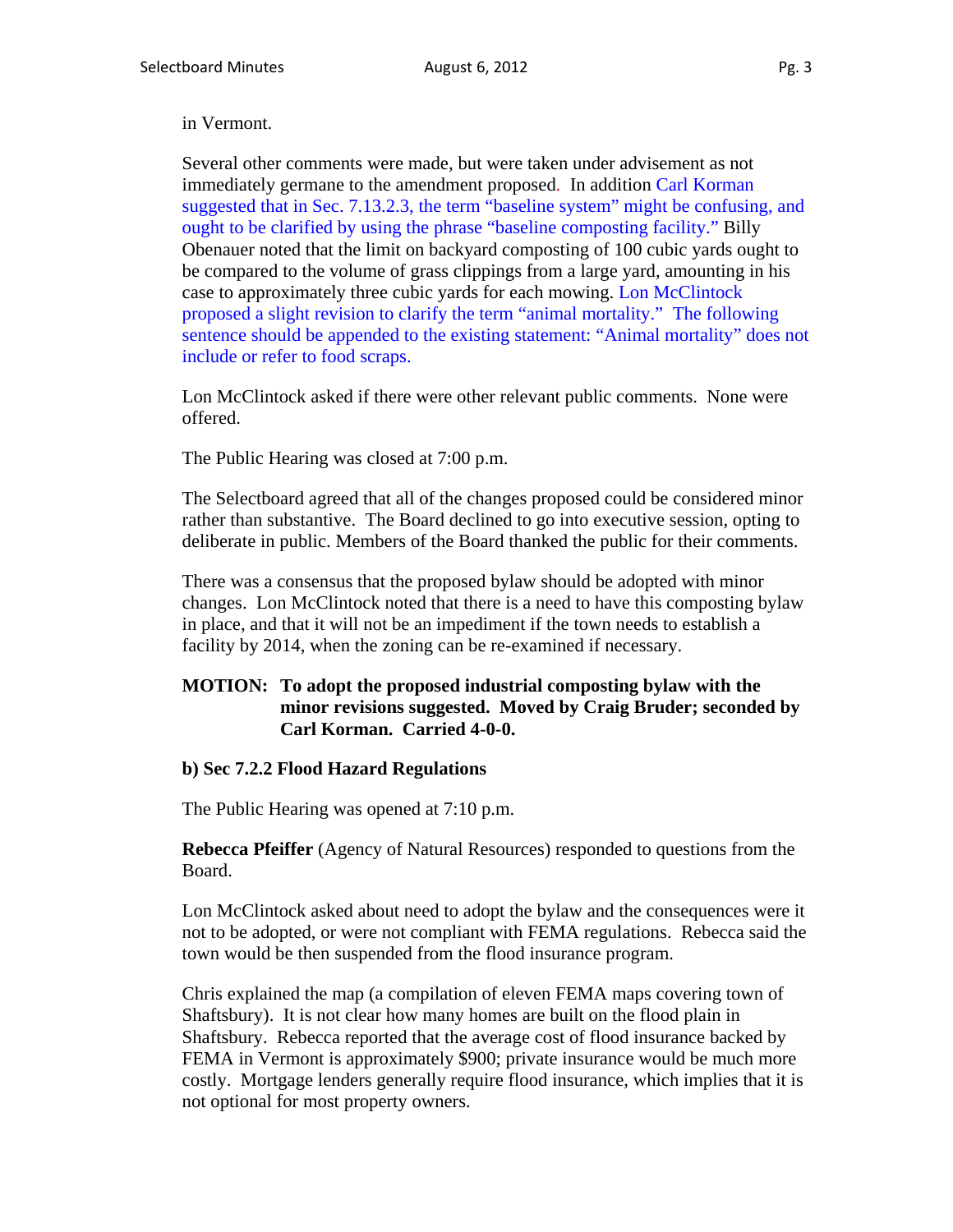Within flood zone, buildings in need of rehabilitation would not be eligible for FEMA backed loans.

No new homes could be built in the flood zone and substantially expanding the footprint of an existing building in the flood zone is not permitted

The Public Hearing was closed at 7:23 p.m.

# **MOTION: To accept the bylaw as proposed. Moved by Craig Bruder; seconded by Billy Obenauer. Carried, 4-0-0.**

Carl Korman expressed concern about effect of the changes on permitted uses of existing property. Lon McClintock pointed out that the proposed bylaw protects those who have and need to maintain flood insurance.

Lon McClintock thanked the Planning Commission for its work on the bylaw. Chris Williams asked how the changes should be handled and noted that the entire set of bylaws needs to be reissued incorporating all of the recent and pending changes. There was a discussion about the time frame for approving further changes and reissuing the bylaws.

# **6. Roadside Mowing**

Terry Stacy (Road Foreman).

Lon McClintock asked for an update on roadside mowing. Terry Stacy reported that, although one machine broke down and led to some delay, all roads have been mowed at least once.

Lon asked if the end of June is realistic as a deadline for completing the first roadside mowing. There was a discussion of the costs and advantages or disadvantages of the town's doing the mowing itself, or of contracting it out, as wa the case last year. Contracting it out could free personnel and machinery for grading and other road maintenance.

Billy Obenauer asked whether guidelines were given to the Highway Department for this summer's mowing. The possibility of using overtime in order to keep up with roadside mowing was considered. It was noted that this year mowing has been handled differently as compared with last year, and there is a need is for data on cost this year to feed into next year's budget discussion.

## **7. Town Administrator's Report**

Margy Becker updated the Board on the reorganization of office files and the progress toward establishment of a secure internal wireless network. She recently attended a seminar on payroll tax, and is consulting with the town treasurer on Shaftsbury's procedures, especially as they pertain to classification of individuals as independent contractors or town employees, and the question of stipends versus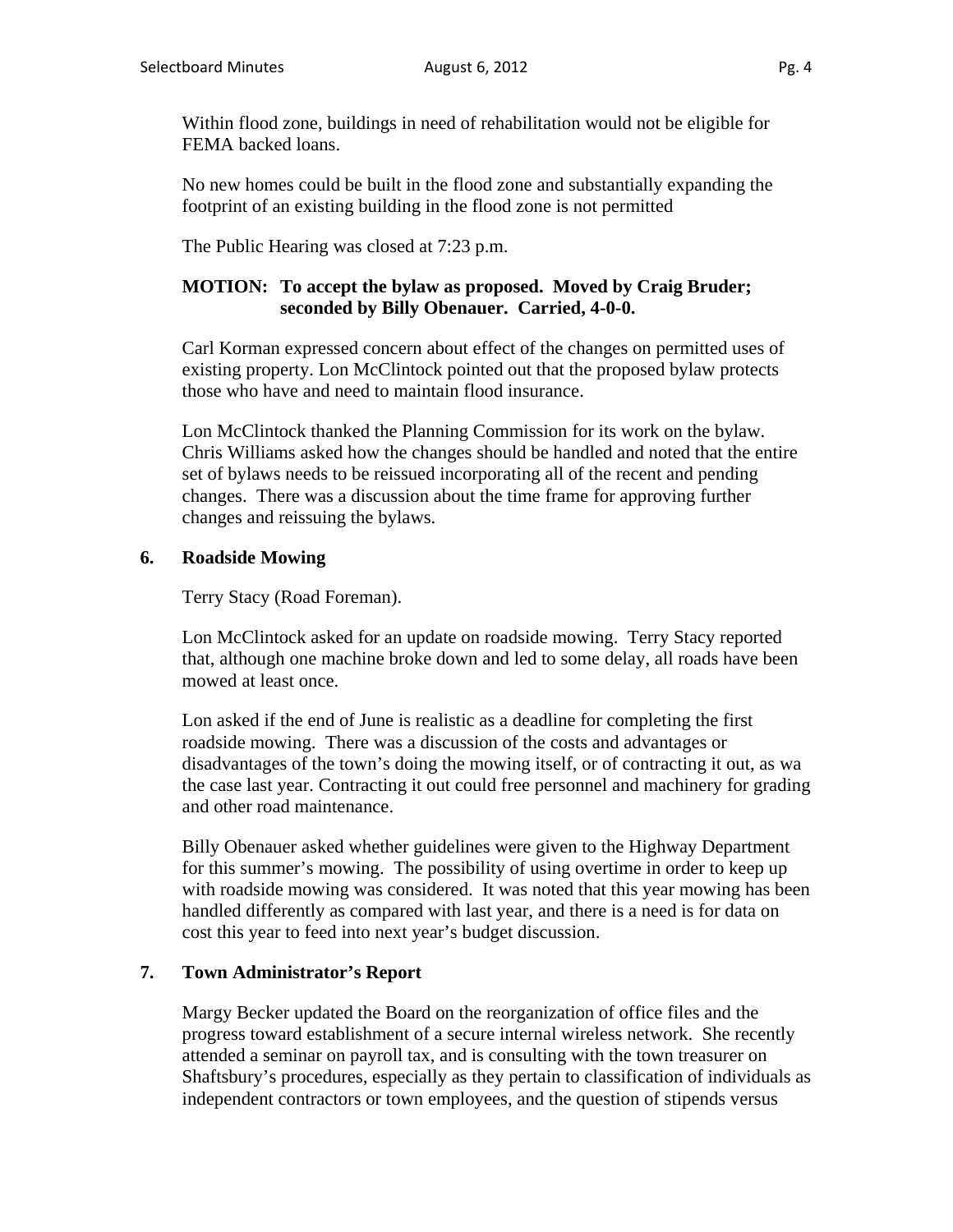wages. The matter will be placed on a future agenda. Consulted with FEMA and VTrans this week. At the next SB meeting, the Treasurer will update the Board on the financial situation of the town after the first quarter of the fiscal year. She noted that the transfer station operating agreement with TAM may need to be renegotiated due to changes in technology and changing regulations. The DRB and PC jointly interviewed candidates for the position of zoning administrator; the Planning Commission will discuss these at its next meeting and make a recommendation.

### **8. Other Business**

There was none.

- **9. Minutes: July 16 (regular), and 23d (special)**
	- **MOTION: To approve the minutes of July 16, 2012 as corrected. Moved by Craig Bruder; seconded by Carl Korman. Carried, 4-0-0.**
	- **MOTION: To approve the minutes of July 23, 2012 as circulated. Moved by Billy Obenauer; seconded by Carl Korman. Carried 4-0-0.**
	- **MOTION: To approve the minutes of July 2, 2012 as corrected. Moved by Billy Obenauer; seconded by Craig Bruder. Carried, 4-0-0**

### **10. Warrants**

- **MOTION: To approve Payroll Warrant PRW 05 in the amount of \$6471.38. Moved by Carl Korman; seconded by Craig Bruder. Carried, 4-0-0.**
- **MOTION: To approve Check Warrant PRW 05 (Retirement) in the amount of \$116.20. Moved by Craig Bruder; seconded by Carl Korman. Carried, 4-0-0.**
- **MOTION: To approve PRW 04 in the amount of \$10,597.62. Moved by Craig Bruder; seconded by Carl Korman. Carried, 4-0-0.**

## **11. Executive Session for contract matter**

### **MOTION: To go into executive session for discussion of a contract mater. Moved by Craig Bruder; seconded by Billy Obenauer. Carried 4-0-0.**

The Executive Session began at 8:25 p.m. and ended at 9:00 p.m.

**MOTION: To approve Check Warrant Report # W05 in the amount of \$66,111.40. Moved by Craig Bruder; seconded by Billy Obenauer. Carried 4-0-0.**